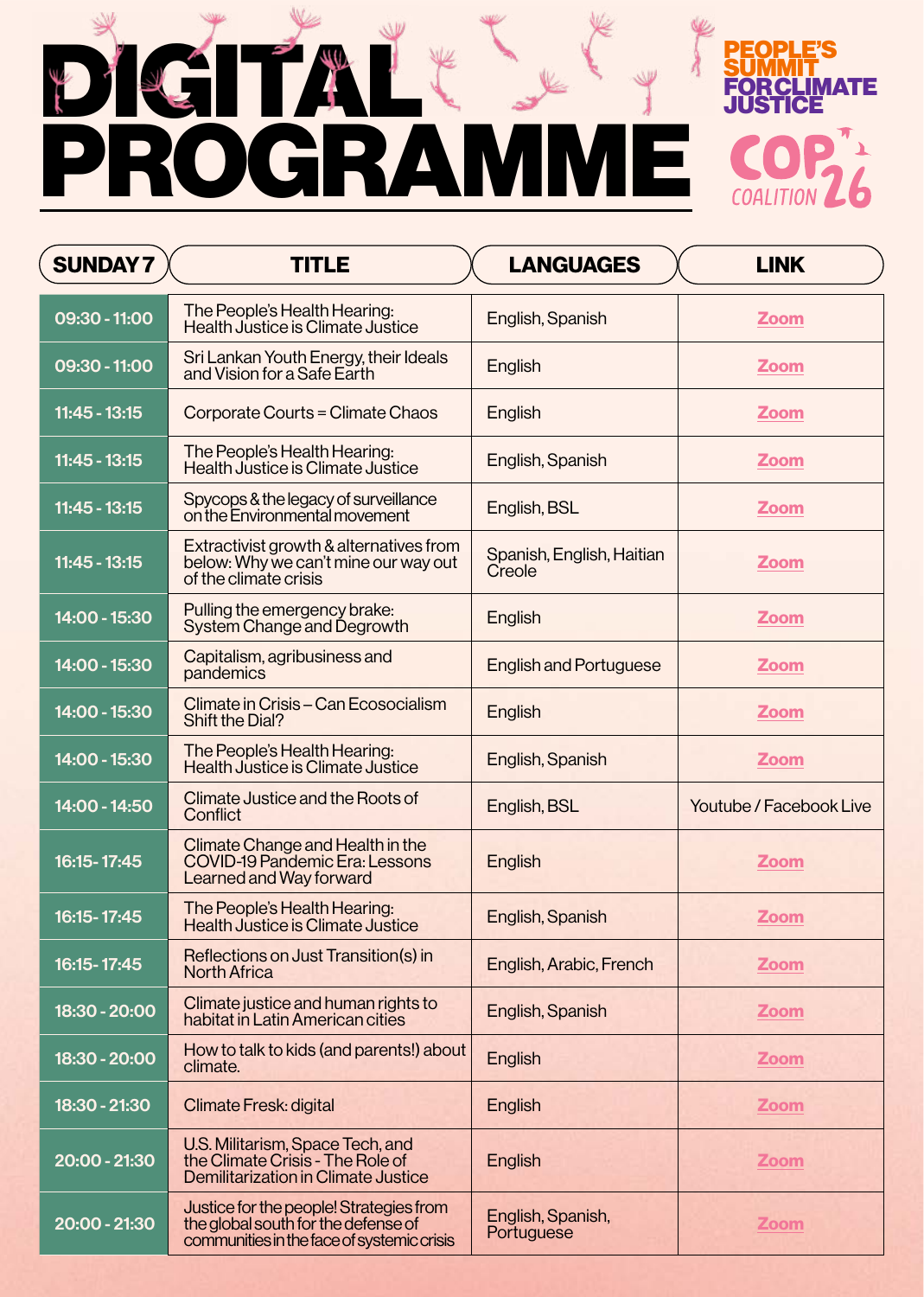| <b>MONDAY 8</b> | <b>TITLE</b>                                                                                                                  | <b>LANGUAGES</b>                          | <b>LINK</b> |
|-----------------|-------------------------------------------------------------------------------------------------------------------------------|-------------------------------------------|-------------|
| 09:30 - 11:00   | Untold Climate Stories: Extractivism,<br><b>Climate Colonialism and Community</b><br><b>Alternatives (Virtual Toxic Tour)</b> | English                                   | <b>Zoom</b> |
| 09:30 - 11:00   | Winning global climate justice:<br>migrants' right and global redistribution                                                  | <b>English</b>                            | <b>Zoom</b> |
| 11:45-12:30     | Discover the Climate Action Plan<br>Explorer - and tell us what you need!                                                     | English                                   | <b>Zoom</b> |
| 11:45 - 13:15   | Australian companies and the<br>extractivist response to the climate<br><b>crisis</b>                                         | English, French                           | <b>Zoom</b> |
| 14:00 - 15:30   | We can't mine our way out of the<br>climate crisis: achieving a just energy<br>future for all                                 | English, Spanish, French,<br>Portuguese   | <b>Zoom</b> |
| 14:00 - 15:30   | People's voices in national climate<br>policies – good practice for meaningful<br>civil society engagement                    | <b>English</b>                            | <b>Zoom</b> |
| 16:15-17:45     | Science & activism: acting with the<br>face of evidence                                                                       | English                                   | <b>Zoom</b> |
| 16:15-17:45     | Emotional Burdens of Oppression and<br>the Climate Crisis                                                                     | English, French, BSL                      | <b>Zoom</b> |
| 18:30 - 20:00   | Covering the climate crisis:<br>Journalism's role in protecting our<br>planet                                                 | English, Spanish, French<br>and Portugese | <b>Zoom</b> |
| 18:30 - 20:00   | 'What about the workers? making<br>workplaces safe for workers and the<br>environment'                                        | English                                   | <b>Zoom</b> |
| 18:30 - 20:00   | For the People and the planet -<br><b>Climate Justice means Social Justice</b>                                                | <b>English</b>                            | <b>Zoom</b> |
| 18:30 - 19:30   | How can campaigners keep up the<br>pressure for global action post-<br><b>COP26?</b>                                          | English                                   | <b>Zoom</b> |
| 18:30 - 20:00   | Resistance from below to territorial<br>dispossession and destruction in the<br>Amazon                                        | English, Spanish,<br>Portuguese           | <b>Zoom</b> |
| 20:00 - 21:30   | At The Hinterland: a cooperative<br>creative (pr) axis shift                                                                  | English                                   | <b>Zoom</b> |

| 20:00 - 21:30 | Climate walls - how the militarisation of<br>borders drives injustice and what we<br>can do about it | English, BSL                    | <b>Zoom</b> |
|---------------|------------------------------------------------------------------------------------------------------|---------------------------------|-------------|
| 20:00 - 21:30 | Life in the Middle. A feminist vision from<br>Abya Yala to climate collapse                          | Spanish, English                | <b>Zoom</b> |
| 20:00 - 21:30 | Decarbonization with Net Zero?<br>The architecture of forest privatization                           | Portuguese, Spanish,<br>English | <b>Zoom</b> |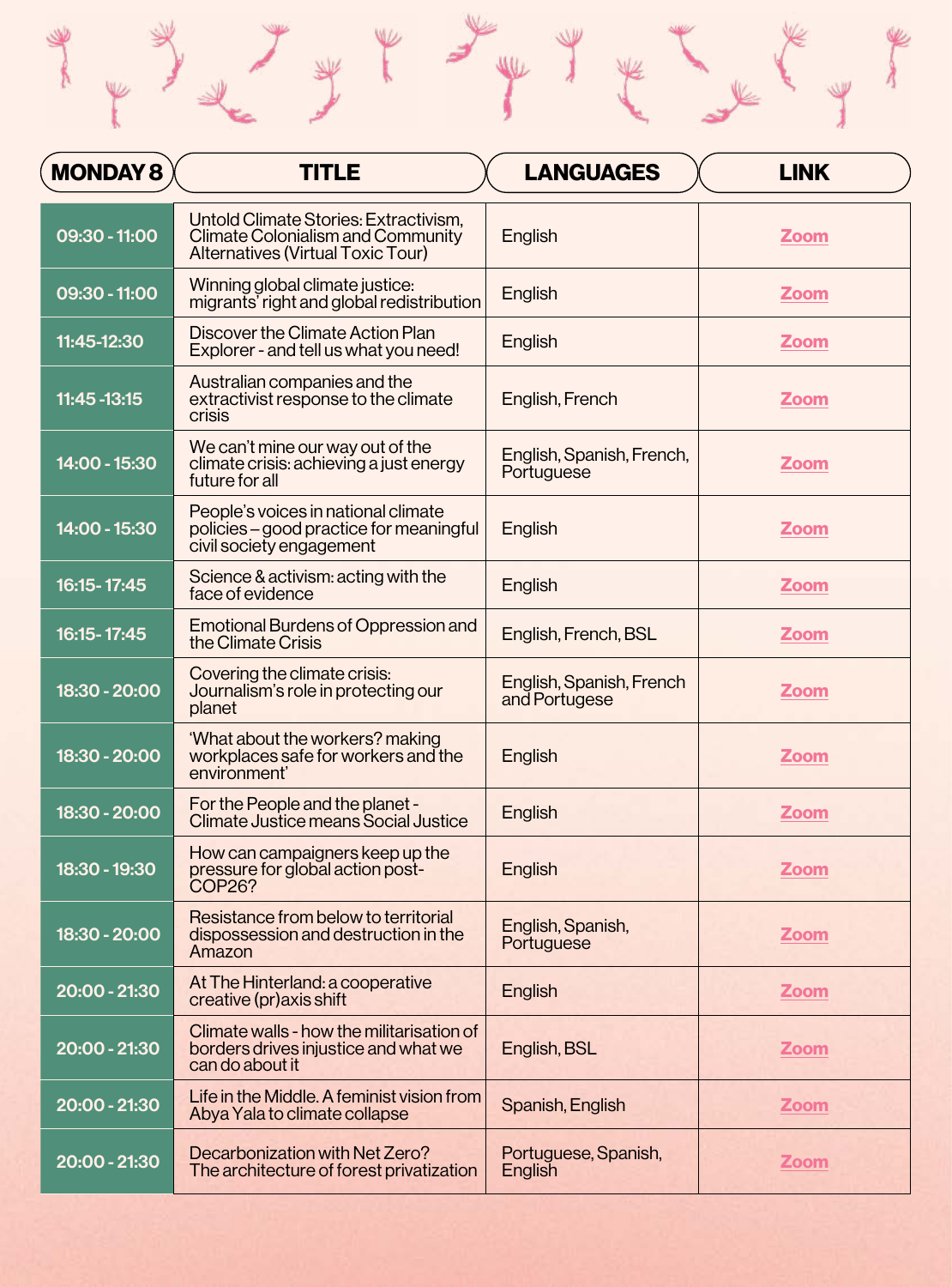| TUESDAY 9     | <b>TITLE</b>                                                                                                            | <b>LANGUAGES</b>                                      | <b>LINK</b> |
|---------------|-------------------------------------------------------------------------------------------------------------------------|-------------------------------------------------------|-------------|
| 09:30 - 11:00 | <b>Frontline Stories of Struggle Against</b><br><b>Climate Capitalism</b>                                               | <b>English</b>                                        | <b>Zoom</b> |
| 09:30 - 11:00 | How to cut through the noise<br>at the COP                                                                              | <b>English</b>                                        | <b>Zoom</b> |
| 09:30 - 11:00 | Energy transition and mining : risks and<br>opportunities for Sub-Saharan African<br>countries                          | English, French                                       | <b>Zoom</b> |
| 11:45-13:15   | The revolution we need to decarbonise<br>transport: Transport workers in<br>conversation                                | English, French, Spanish                              | <b>Zoom</b> |
| 11:45-13:15   | <b>Plastic Fuels the Climate Crisis</b>                                                                                 | English, Spanish                                      | <b>Zoom</b> |
| 14:00 - 15:30 | People's Resistance and Repression in<br>Modi's India: Corporate Crimes, Coal<br>and Environmental Destruction          | English, Hindi, Santhali,<br><b>Kurukh</b>            | <b>Zoom</b> |
| 14:00 - 15:30 | Questioning the Paris Agreement in<br>Feminist Pathways towards a Just and<br><b>Equitable Transition</b>               | English, Spanish, French,<br>Arabic, Bahasa Indonesia | <b>Zoom</b> |
| 14:00 - 15:30 | How do we get to a future beyond<br>Shell?                                                                              | English                                               | <b>Zoom</b> |
| 14:00 - 15:30 | From Crisis to Justice: How do we win<br>a Global Green New Deal                                                        | English, BSL                                          | <b>Zoom</b> |
| 16:15 - 17:45 | Cities Leading the Essential Phase Out<br>of Oil, Gas and Coal                                                          | <b>English</b>                                        | <b>Zoom</b> |
| 16:15-17:45   | Climate Justice is racial justice                                                                                       | Spanish, Portuguese,<br>English                       | <b>Zoom</b> |
| 16:15-17:45   | Uprooting the Drivers of Deforestation<br>& Climate Change: frontline Visions and<br>Pathways to a Transformative World | <b>English</b>                                        | <b>Zoom</b> |
| 16:15-17:45   | Restructuring international climate<br>finance to centre Indigenous Peoples'<br>defence of territories of life          | English, Spanish                                      | <b>Zoom</b> |
| 18:30 - 20:00 | Hope in Action: Resilient Responses in<br><b>Times of Climate Crisis</b>                                                | English                                               | <b>Zoom</b> |
| 18:30 - 20:00 | <b>Accelerating Regenerative Solutions</b><br>to Climate Change and the Global<br>Pandemic                              | English, Spanish                                      | <b>Zoom</b> |
| 18:30 - 20:00 | Leave It (All?) in the Ground:<br>community resistance and the<br>ecosocialist alternative                              | Portuguese, English,<br><b>Spanish</b>                | <b>Zoom</b> |
| 20:00 - 21:30 | People Vs Fossil Fuels: How we win                                                                                      | English                                               | <b>Zoom</b> |
| 20:00 - 21:30 | Pacific Talanoa: deep sea mining is no<br>answer to the climate crisis                                                  | English                                               | <b>Zoom</b> |
| 20:00 - 21:30 | How are we doing with climate<br>ambition? Analysis and reflections<br>from Latin America                               | English, Spanish,<br>Portuguese                       | <b>Zoom</b> |